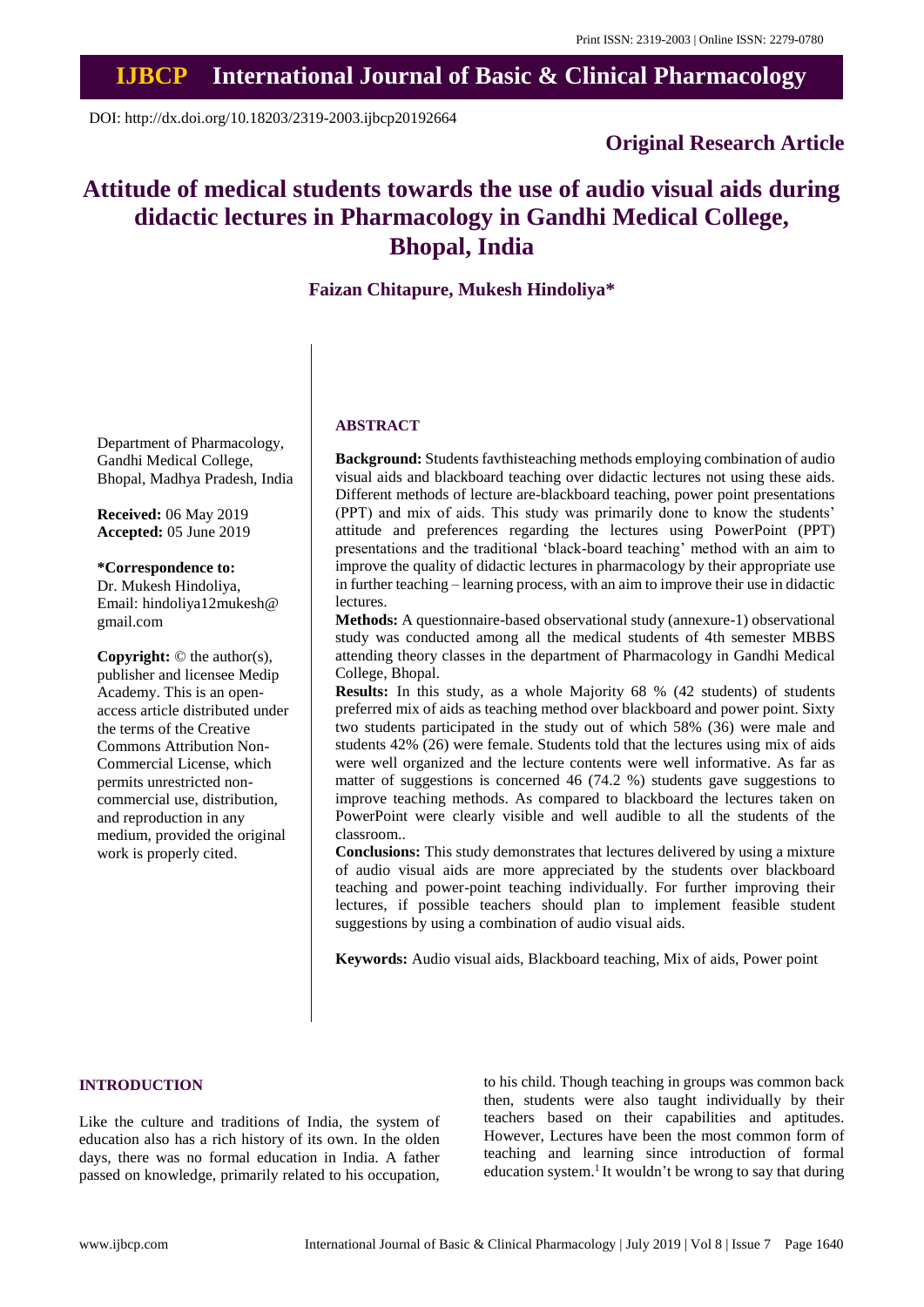a lecture, both the visual and auditory senses are used to absorb information.<sup>2</sup>

Pharmacology, in the field of medical science, had always been an ever changing medical subject and requires continuous affords of varied teaching. In recent eras, pharmacology curriculum especially for the undergraduates has been drastically revolutionized with adoption of new methods of teaching, which includes computer assisted learning, use of audio visual aids, role plays, hands on practice over manikins and clinical pharmacology studies.

It is widely accepted that reviewing the teaching and evaluation methods by timely feedbacks from students and modification of methodologies accordingly is very important for the undergraduate medical teaching. Attempts have been made all over India to make the teaching of pharmacology more interesting and relevant.<sup>3</sup> The use of electronic media has now become a common practice in most of the medical colleges, at par with other colleges and universities.<sup>4</sup>

This study was primarily done to know the students' attitude and preferences regarding the lectures using PowerPoint (PPT) presentations and the traditional 'blackboard teaching' method with an aim to improve the quality of didactic lectures in pharmacology by their appropriate use in further teaching-learning process.

# **METHODS**

After applying and obtaining approval from the Institutional Ethics Committee (IEC) of the college, a questionnaire-based (Annexure-1) observational study was conducted among all the medical students of 4th semester MBBS attending theory classes in the department of Pharmacology in Gandhi Medical College, Bhopal.

The students were first explained about the study, its aims and methodology. A duly signed informed consent was taken from the interested students about their willingness to participate in the study, following which they were asked to fill in the questionnaire about their assessment of the impact of the pharmacology lectures delivered by three different methods of lecture delivery, viz. Blackboard teaching, PowerPoint presentation (PPT) and mix of aids. The questionnaire included simple clear questions which were based on other studies.<sup>5</sup> For each of the lecture given by a different lecture delivery method, the students were asked to grade each of the following parameter out of a maximum mark of 5:

- How was the organization of lecture?
- Was the content of lecture well informative?
- Was the lecture properly audible?
- Was the visual content of lecture clear?
- Was it feasible to take notes in class?
- Did Diagrams and Flow charts (if any) help in better understanding of lecture?
- Did lecture help you understand the topic?
- Was lecture interesting enough for further reading?

Of all the students enrolled in college for 4<sup>th</sup> semester sixty two students gave their consent and successfully completed the study and their responses were analysed.

Questionnaire collected relevant information about the student respondents which included demographic as well as other information like the gender and nationality of the respondents. The information also included whether the student had studied in a government/private school and medium of instruction at the school, questionnaire also consisted of 7 statements regarding audio visual aids. The students were asked to answer legibly and to tick mark the appropriate answers wherever required. No personal identifying information was obtained.

The comparison of the preferences of visual aids with respect to gender, schooling and the medium of instruction in the schools was done by using the Chi-square test and rest of the questions were analysed using one way ANOVA test. P values  $\leq 0.05$  were considered to be statistically significant. The data was analysed by using the Statistical Package for Social Sciences (SPSS).

# **RESULTS**

Sixty two students participated in the study out of which 58% (36) were male and students 42% (26) were female. All 62 students (100%) were from India. Out of 62 students' maximum students were from Madhya Pradesh (M.P.) i.e. students 92% (60 students), 2 students each from Delhi and Rajasthan while 1 each from Maharashtra And Uttarakhand.

Of all the students, 61% (38) students studied in private schools and rest 39% (24) students went to the government school. Majority i.e. 68% (42) students reported medium of instruction at school as English, while rest 32% (20) reported as Hindi medium. The methodology which was predominantly used in the schools was chalk and board (95%).

In this study, as a whole, the respondents preferred a combination of audio visual aids during a didactic lecture (Table 1, Figure 1).

Students told that the lectures using mix of aids were well organized and the lecture contents were well informative when both blackboard as well as PowerPoint was used for as teaching methods. The perception of diagrams and flow charts was better with mix of aids and this method of teaching also stimulated their interest in further reading of topic taught in the lecture. Also, there was improved understanding of topic by the students when mix of aids were used as teaching method.

As compared to blackboard the lectures taken on PowerPoint were in par audible to all the students of the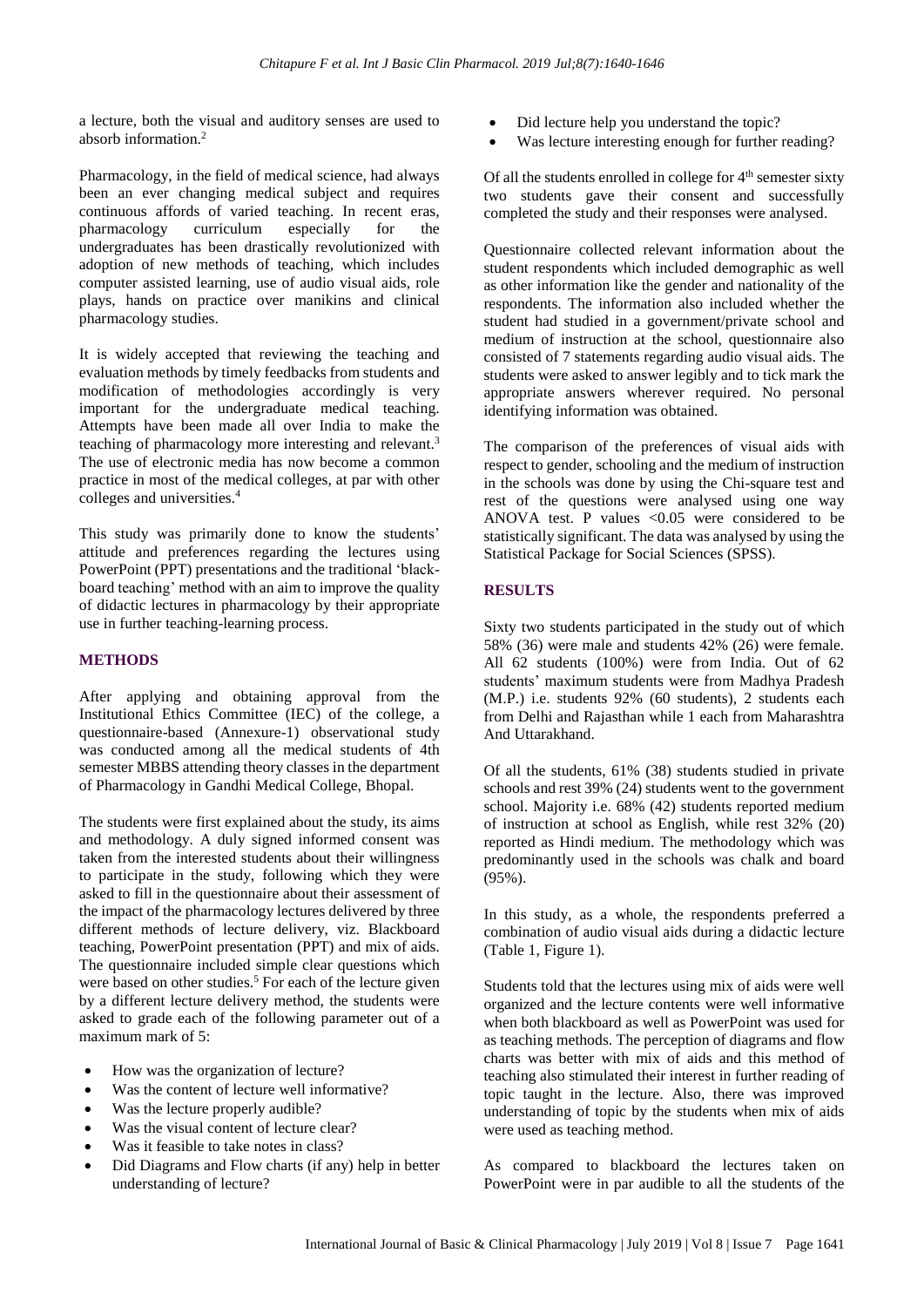classroom. however, it was comparatively more clearly visible.





#### **Table 1: Students aspects for various aspects of learning.**

| <b>Parameters</b>                                                                       | <b>Black</b><br>board                                        | <b>PPT</b> | Mix of<br><b>AIDs</b>        |
|-----------------------------------------------------------------------------------------|--------------------------------------------------------------|------------|------------------------------|
|                                                                                         | <b>Total</b><br><b>Total</b><br><b>Score</b><br><b>Score</b> |            | <b>Total</b><br><b>Score</b> |
| How was the<br>organization of lecture?                                                 | 218                                                          | 213        | 263                          |
| Was the content of<br>lecture well informative?                                         | 240                                                          | 231        | 276                          |
| Was the lecture properly<br>audible?                                                    | 232                                                          | 232        | 257                          |
| Was the visual content of<br>lecture clear?                                             | 214                                                          | 228        | 256                          |
| Was it feasible to take<br>notes in class?                                              | 209                                                          | 176        | 246                          |
| Did Diagrams and Flow<br>charts (if any) help in<br>better understanding of<br>lecture? | 238                                                          | 252        | 274                          |
| Did lecture help you<br>understand the topic?                                           | 244                                                          | 206        | 256                          |
| Was lecture interesting<br>enough for further<br>reading?                               | 225                                                          | 191        | 245                          |
| Total score                                                                             | 1820                                                         | 1729       | 2073                         |

As far as the matter of taking notes in class is concerned students preferred mix of aids over blackboard and PowerPoint, if used as a teaching method alone.

For a full description of the individual statements, kindly refer to the questionnaire in the appendix (Annexure-1). Majority 66% (n=41) of the respondents were interested in taking notes during class, although 34%, (n=21) students preferred handouts, if available, over self-written notes.

Majority 68% (42 students) of students preferred mix of aids as teaching method over blackboard and power point. However, 19% students liked PowerPoint and remaining 13% preferred chalk and board over mix of aids for teaching purpose.

As far as schooling is concerned most of the students 61% (38 students) studied in private schools and only 39% (24 students) of students studied in government school.

Now, most of the students (61%) belonging to the private schools preferred mix of aids while 26% preferred PowerPoint and 13% preferred blackboard. While students belonging to government schools mostly preferred mix of aids (79%) while 10% student preferred PowerPoint and remaining 11% preferred chalk and board as teaching method.

Most of the students (87%) studied in the schools where medium of instruction at school was English and remaining (13%) belonged to Hindi medium schools. Now, 84% students belonging to Hindi medium schools preferred mix of aids as teaching method while 8% of students liked PowerPoint and remaining 8% preferred chalk and board. Similarly, 88% students of English medium schools preferred mix of aids while 8% students wanted PowerPoint as teaching media and 4% students liked chalk and board method.

As far as matter of suggestions is concerned 46 (74.2%) students gave suggestions to improve teaching methods.

For chalk and board method some of the following useful suggestions were given,

- Using different colour chalks.
- Making flow charts and diagrams if possible.
- Writing drug names and scientific terms on blackboard.
- Writing in bigger font preferably in capital letters.
- Adjust pace of teaching to facilitate taking of notes.
- Use of dust-free chalks.

For PowerPoint method some of the following useful suggestions were given.

- Shorter, compact, important notes should be displayed.
- More use of visual depiction of mechanisms by means of pictorials and videos.
- Audio of integrated video should be audible.
- Sharing of presentation post lecture.
- Integrated slides on clinical cases.
- Including pneumonic and MCQs in the end.
- Better quality overhead projectors.
- Timely breaks in teaching to facilitate taking of notes.
- Larger screen should be used.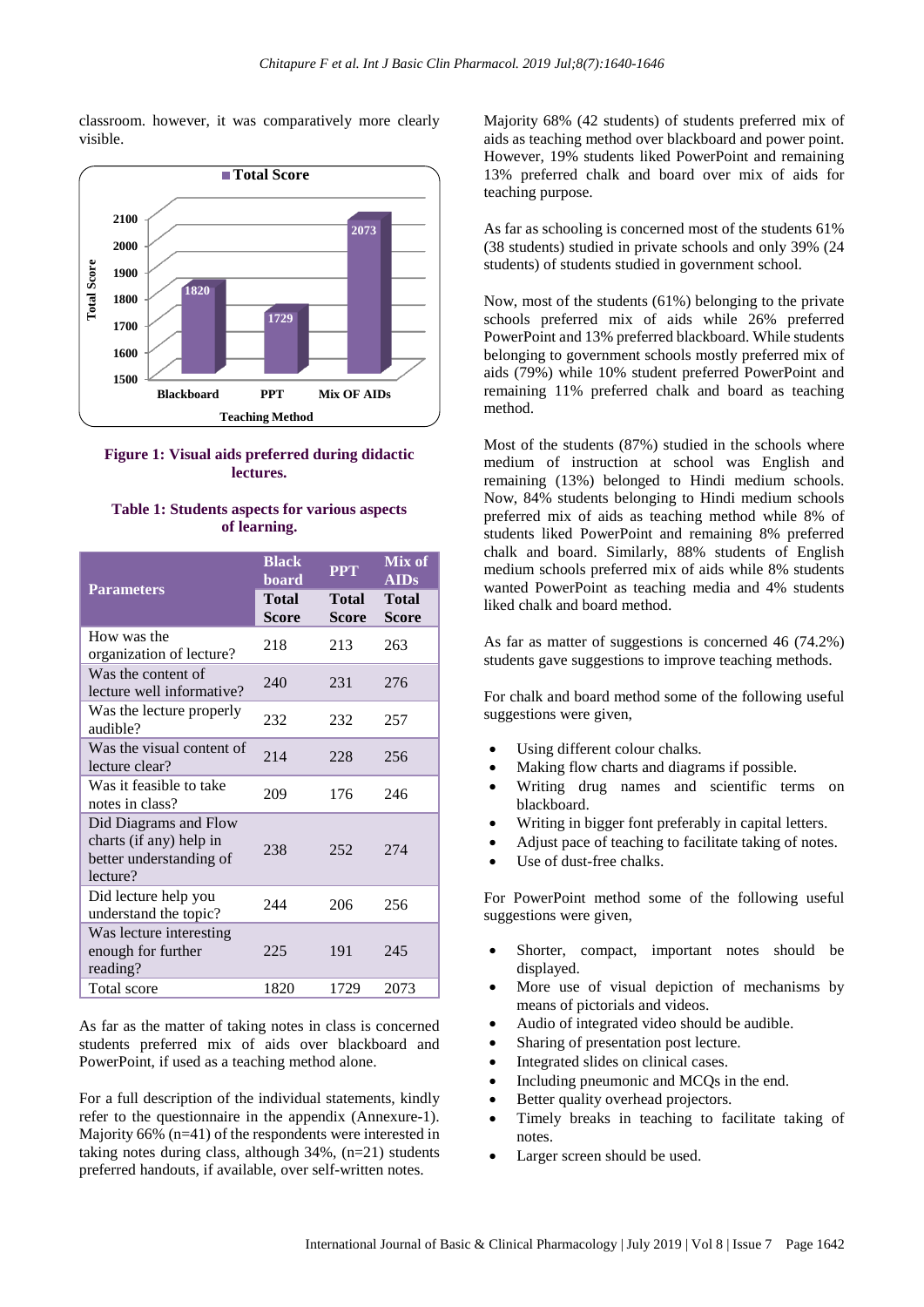# **DISCUSSION**

Pharmacology is a Para-clinical subject, taught to all the undergraduate students of MBBS divided in three semester namely 3<sup>rd</sup>, 4<sup>th</sup> and 5<sup>th</sup>, with each semester lasting for six months i.e. total study duration is for 18 months. Along with pharmacology students also study other Para-clinical subjects such as microbiology, pathology and forensic medicine & toxicology, integrated together for better understanding and learning. The broad goal of teaching pharmacology to undergraduate students is to inculcate in them a rational and scientific basis of therapeutics. During the study period of pharmacology, students learn from didactic theory lectures and problem based learning methods aided by various therapeutic problems and practical experiments.<sup>6</sup> Similar studies taken up in the past showed varied results. Anderson<sup>7</sup> noted that blackboards encourage note-taking and student–teacher interaction while a few other studies show preference of mix of aids as better modality for teaching.<sup>8,5</sup> Didactic lectures in this institution primarily involve use of various teaching methods such as blackboard, PowerPoint and mix of both aids. Timely evaluation about the various aspects of teaching and learning among the undergraduate medical students is routinely done with the help of questionnaries.<sup>9</sup>

In this study, questionnaires were distributed among students to study the students' opinion on the use of audio visual aids during didactic lectures in pharmacology.

Following eight questions were asked for each of the various teaching methods involving blackboard, PowerPoint and mix of aids.<sup>5</sup>

- How was the organization of lecture?
- Was the content of lecture well informative?
- Was the lecture properly audible?
- Was the visual content of lecture clear?
- Was it feasible to take notes in class?
- Did Diagrams and Flow charts (if any) help in better understanding of lecture?
- Did lecture help you understand the topic?
- Was lecture interesting enough for further reading?

In this study 62 students participated voluntarily, they were instructed to give marks to each question from 1 to 5 according to their preferences for all the three teaching methods with 1 being the lowest and 5 being the highest possible score. The evaluated feedback revealed that the respondents preferred a combination of audio visual aids during a didactic lecture. The students expressed the view that in such lectures, the elucidation of the concept was absolutely clear and that they were comparatively more inspired for further in-depth reading.

However, the major drawback of students receiving the teaching material passively via didactic lectures makes them feel bored and sleepy. To make the lectures interesting increased use of audio visual aids coupled up with diagrams and flow charts can be more effective.

In this study, students felt that the lectures of the teachers were well organised when they used both power point and blackboard as the teaching method as alone power point teaching method or alone chalk and board method made the lecture very boring and monotonous. The total score in mix of aids was 263 which was found significant (p<0.0001) as compared to the other two teaching methods.

In this study, students felt that the lectures of the teachers were well informative when they used both power point and blackboards i.e. mix of aids because some important diagrams and images could be displayed in presentation and further explained on blackboard. The total score in mix of aids was 276 which was found significant (p<0.0001) as compared to the other two teaching methods.

Participants in this study gave feedback that the lectures were well audible when PowerPoint alone was used as a teaching method because the teacher used the dais fitted with microphone all the time during the lecture. The total score was 257 which was found significant ( $p<0.0001$ ) as compared to blackboard method, as in blackboard teaching the teacher was not able to use microphone fitted on dias all the time.

Participants in this study gave feedback that the lectures were well visible when power point alone as well as mix aids were used as a teaching method because of the proper lighting and clear fonts. In mix of aids the total score was 256 which was found significant  $(p < 0.0001)$  as compared to blackboard method, because the content written on blackboard was not clearly visible due to poor lighting and improper cleaning of the blackboard and also sometimes the handwriting and font of the words by teacher is not well perceived by the students.

Participants in this study gave feedback that they were able to take notes in class more effectively when both power point and blackboard i.e. mix of aids were used as teaching method because students are able to match the pace of teacher when he or she is using the blackboard for writing and since power point is used only to display the images and show some animated videos related with the topic. In black board–based teaching, the students are active participants and are better able to cope with the teaching speed of the teacher. It motivates an interest in learning and helps in holding attention in the class.<sup>10</sup> Baxi et al. observed that an equal number of students preferred blackboard-based or multimedia-based lectures and insisted to consider the need of using multimedia modalities to present lectures to students<sup>10</sup> as found in this study however, in mix of aids the total score was 246 which was found significant ( $p \le 0.0001$ ) as compared to the other two teaching methods.

In this study, again students felt that the diagrams and flow charts were better perceived in lecture when both power point and blackboard i.e. mix of aids were used as teaching method. In mix of aids the total score was 274 which was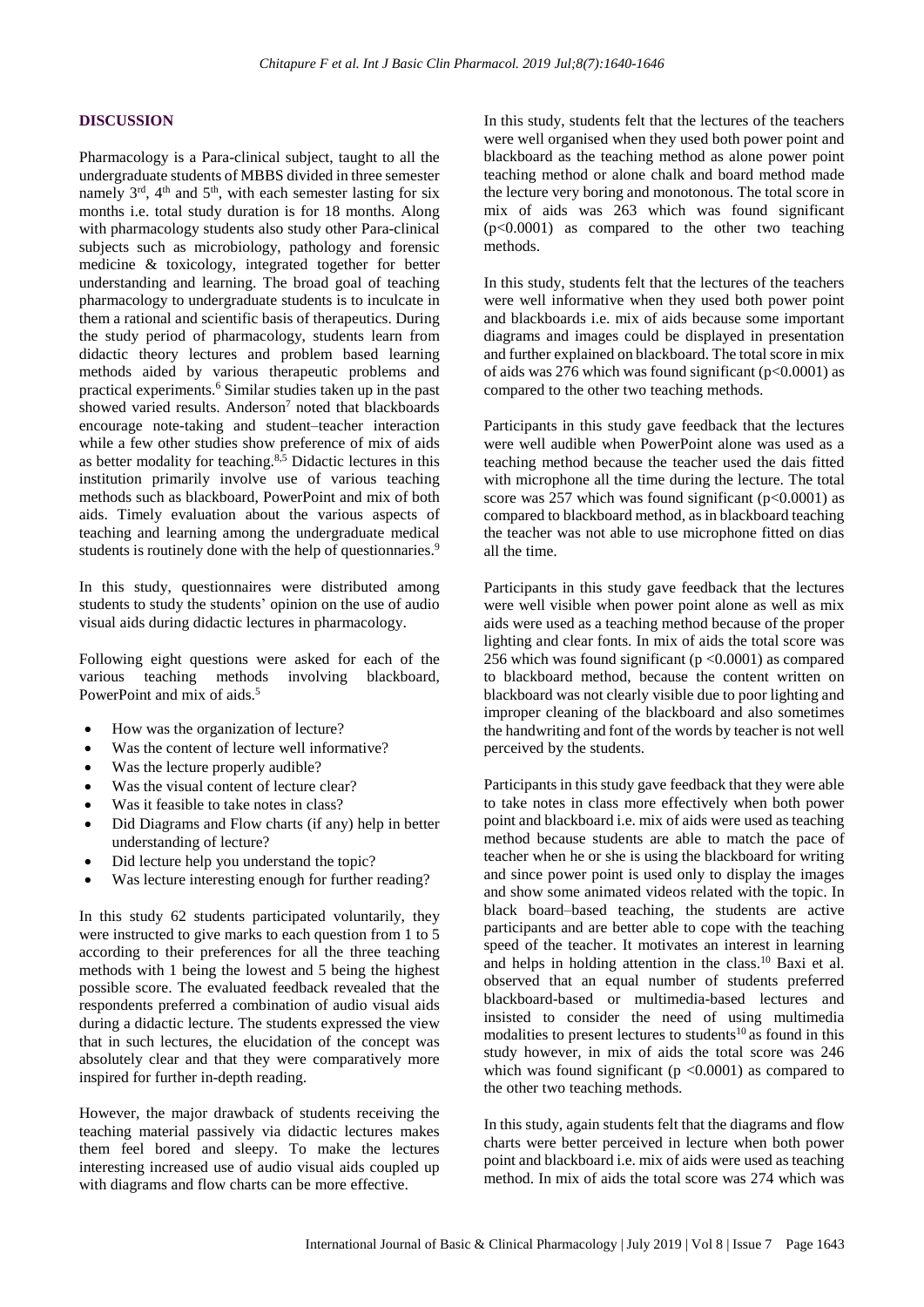found significant ( $p < 0.0001$ ) as compared to the other two teaching methods.

In this study, students felt that the lectures of the teachers were well understood when they used both power point and blackboard i.e. mix of aids because the animated videos and images shown during the lecture made the topic more interesting and easily understandable. In mix of aids the total score was 256 which was found significant (p <0.0001) as compared to the other two teaching methods.

Participants in this study gave feedback that the lectures stimulated their interest in further reading when teacher used both power point and blackboard as the teaching method, In mix of aids The total score was 245 which was found significant ( $p < 0.0001$ ) as compared to the other two teaching methods.

The issue of gender in medical education and practice gains new momentum with the rapid increase in the enrolment of girls in medical schools and gender could influence academic performance and research activity.<sup>11</sup> In this study, 36 students (58%) were male and 26 students (42%) were female.

# **CONCLUSION**

This study demonstrates that lectures delivered by using a mixture of audio visual aids are more appreciated by the students over blackboard teaching and power-point teaching individually. For further improving their lectures, if possible teachers should plan to implement feasible student suggestions by using a combination of audio visual aids.

# **ACKNOWLEDGEMENTS**

Authors would like to thank Dr. M. P. Shukla (Professor and Head), Dr. Arun Srivastav (Professor), Dr. J. L. Marko (Professor), Dr. Hemlata Verma (Associate Professor), Dr. Mehul Agarwal (Assistant Professor) Department of Pharmacology, Gandhi Medical College Bhopal for their valuable intellectual support and constant motivation in carrying out this work.

*Funding: No funding sources Conflict of interest: None declared Ethical approval: The study was approved by the Institutional Ethics Committee*

#### **REFERENCES**

- 1. Jain R. What Did the Ancient Indian Education System Look Like? Culture Trip. 2019.Available at: https://theculturetrip.com/asia/india/articles/what-didthe-ancient-indian-education-system-look-like/ Accessed on 2019 January 15.
- 2. Sahu DR, Supe AN. The art and science of presentation: 35-mm slides. J Postgrad Med. 2000;46(4):280-5.
- 3. Thirunavukkarasu J, Latha K, Babu CS, Tharani CB. A Study on effectiveness of different teaching methodology in Pharmacology for undergraduate students. Asian J Exp Biol Sci. 2011;2(3):487-92.
- 4. Seth V, Upadhyaya P, Ahmad M, Kumar V. Impact of various lecture delivery methods in pharmacology. EXCLI J. 2010;9:96-101.
- 5. Agrawal M, Sankdia RK. Attitude of medical students towards the use of audio visual aids during didactic lectures in pharmacology in a medical college of central India. Int J Basic Clin Pharmacol. 2016;5(2):416-22.
- 6. Sudha J. Graduate training programmes in pharmacology in India. Health Administrator. 2006;19(1):88-91.
- 7. Anderson R. Beyond PowerPoint: building a new classroom presenter. Syllabus. 2004;17:31-3.
- 8. Mohan L, Kamath A, Manish M, Eesha B. Students' attitudes towards the use of audio visual aids during didactic lectures in pharmacology. J Clin Diagnos Res. 2010;4(6):3363-8.
- 9. Metcalfe DH, Mathura M. Students perception of good and bad teaching: a report of a critical incident study. Med Edu. 1995;29(3):193-7.
- 10. Baxi SN, Shah CJ, Parmar RD, Parmar D, Tripathi CB. Student's perception of different teaching aids in a medical college. African J Health Professions Edu. 2009;1(1):15-6.
- 11. Hojat M, Glaser K, Gang Xu, Veloski JJ, Christen BE. Gender comparison of medical students' psychosocial profiles. Med Edu. 2002;33(5):342-9.

**Cite this article as:** Chitapure F, Hindoliya M. Attitude of medical students towards the use of audio visual aids during didactic lectures in Pharmacology in Gandhi Medical College, Bhopal, India. Int J Basic Clin Pharmacol 2019;8:1640-6.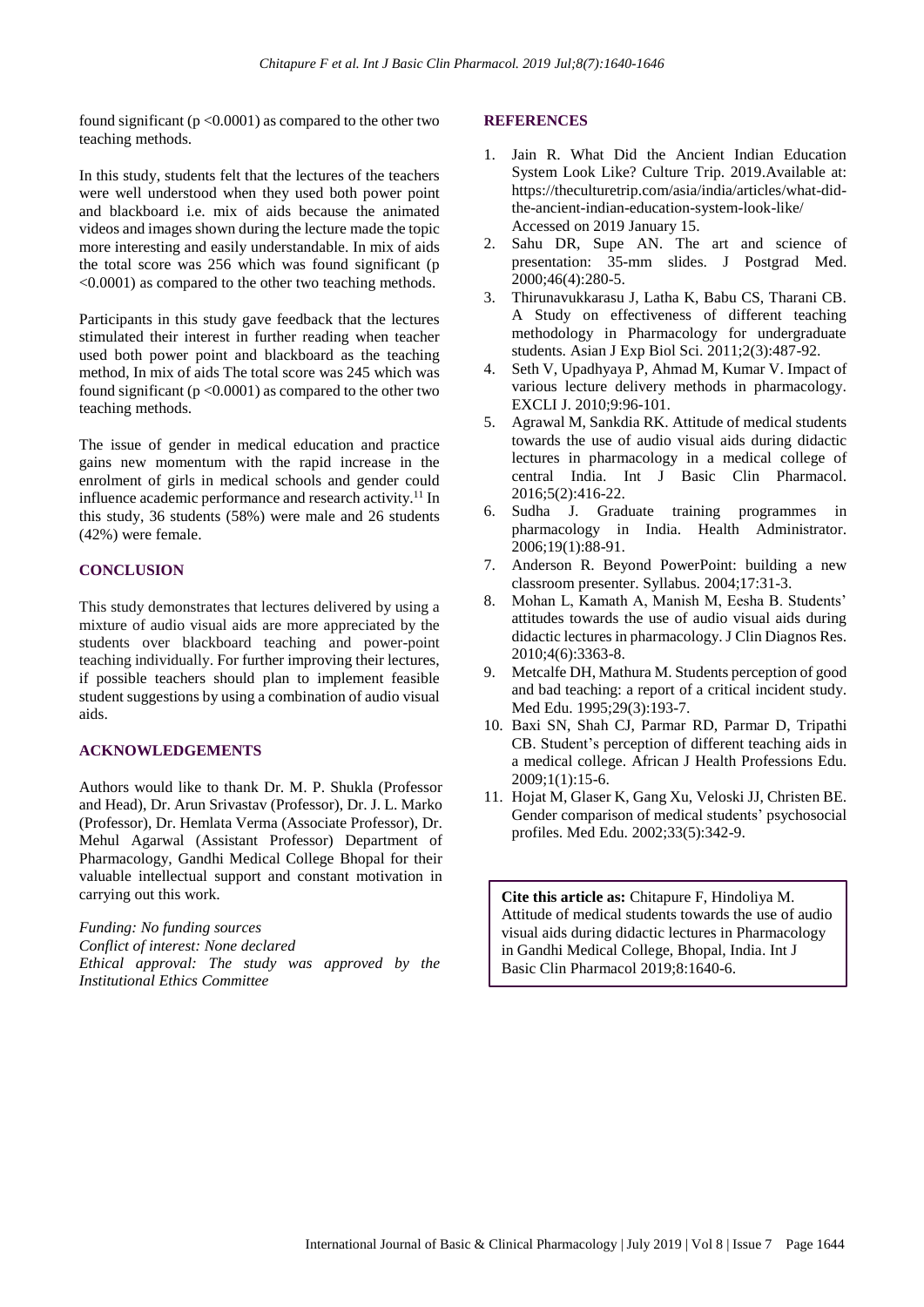# **ANNEXURE 1**

## **Proforma Questionnaire**

This questionnaire is designed to help us understand your preferences regarding the various audio-visual's aids used in lecture classes. Participation depends on your willingness. No personal information should be written on the paper (name, roll number).

Please answer legibly and encircle the appropriate answers wherever required. Wherever answer is mix of aids please specify combination of aids.

Questions:

1. Country:

2. State:

3. Gender:

4. Medium of instruction at school:

5. Govt. school/ Private school:

6. Visual aids used in medical college:

| A. Black board | B. Power point (PPT) | C. Black board + Power point (PPT) |
|----------------|----------------------|------------------------------------|
|                |                      |                                    |

7. Which visual aid will you prefer for use during didactic lectures in medical college? Please give marks (1 to 5) according to following parameters for chalk and board method.

| <b>Parameters</b>                                      | <b>Marks</b> |  |  |  |  |  |
|--------------------------------------------------------|--------------|--|--|--|--|--|
|                                                        |              |  |  |  |  |  |
| How was the organization of lecture?                   |              |  |  |  |  |  |
| Was the content of lecture well informative?           |              |  |  |  |  |  |
| Was the lecture properly audible?                      |              |  |  |  |  |  |
| Was the visual content of lecture clear?               |              |  |  |  |  |  |
| Was it feasible to take notes in class?                |              |  |  |  |  |  |
| Did Diagrams and Flow charts (if any) helped in better |              |  |  |  |  |  |
| understanding of lecture?                              |              |  |  |  |  |  |
| Did lecture help you understand the topic?             |              |  |  |  |  |  |
| Was lecture interesting enough for further reading?    |              |  |  |  |  |  |

8. Which visual aid will you prefer for use during didactic lectures in medical college? Please give marks (1 to 5) according to following parameters for Power point (PPT).

| <b>Parameters</b>                                      | <b>Marks</b> |  |  |  |  |  |
|--------------------------------------------------------|--------------|--|--|--|--|--|
|                                                        |              |  |  |  |  |  |
| How was the organization of lecture?                   |              |  |  |  |  |  |
| Was the content of lecture well informative?           |              |  |  |  |  |  |
| Was the lecture properly audible?                      |              |  |  |  |  |  |
| Was the visual content of lecture clear?               |              |  |  |  |  |  |
| Was it feasible to take notes in class?                |              |  |  |  |  |  |
| Did Diagrams and Flow charts (if any) helped in better |              |  |  |  |  |  |
| understanding of lecture?                              |              |  |  |  |  |  |
| Did lecture help you understand the topic?             |              |  |  |  |  |  |
| Was lecture interesting enough for further reading?    |              |  |  |  |  |  |